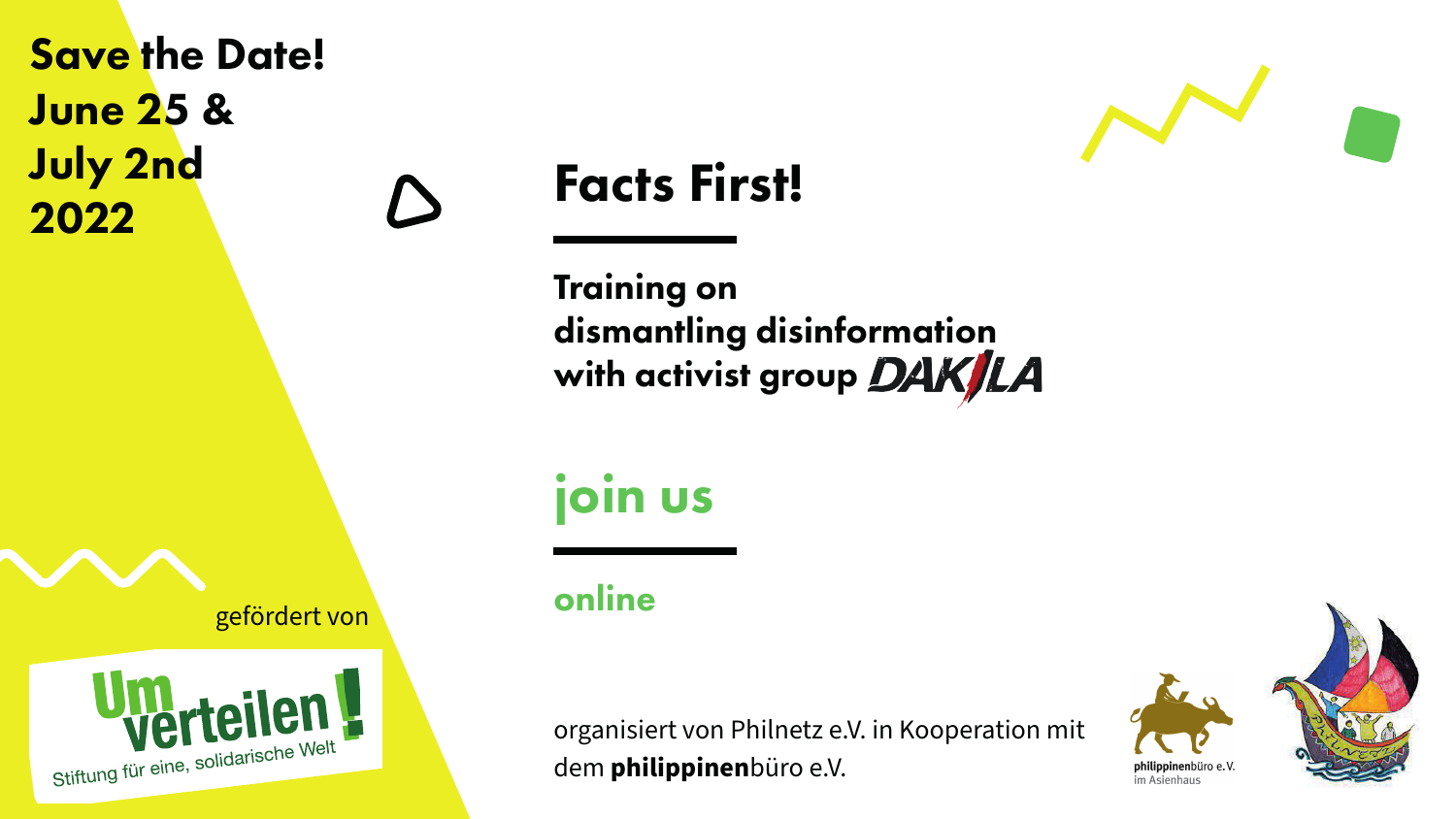## A training on how to dismantle disinformation

According to the Philippine Media Monitoring Laboratory of the University of the Philippines, digital messages of fake news or disinformation spread fast on channels such as YouTube, Twitter, Facebook, and Tiktok. The amount of made-up stories is more porous than you think. This workshop gives information on how to fact check, how to communicate online and how to align yourself generally in the online sphere.



#### through Google forms: https://forms.gle/6zEPF9HdTYViq9vK8



#### online training

the training consists of various digital methods





- 
- 
- 
- 
- 
- 

#### on your own time

you can access the material any time during the week



#### live meetings

for clarification we also meet live online and via chat

## sign up and join us!

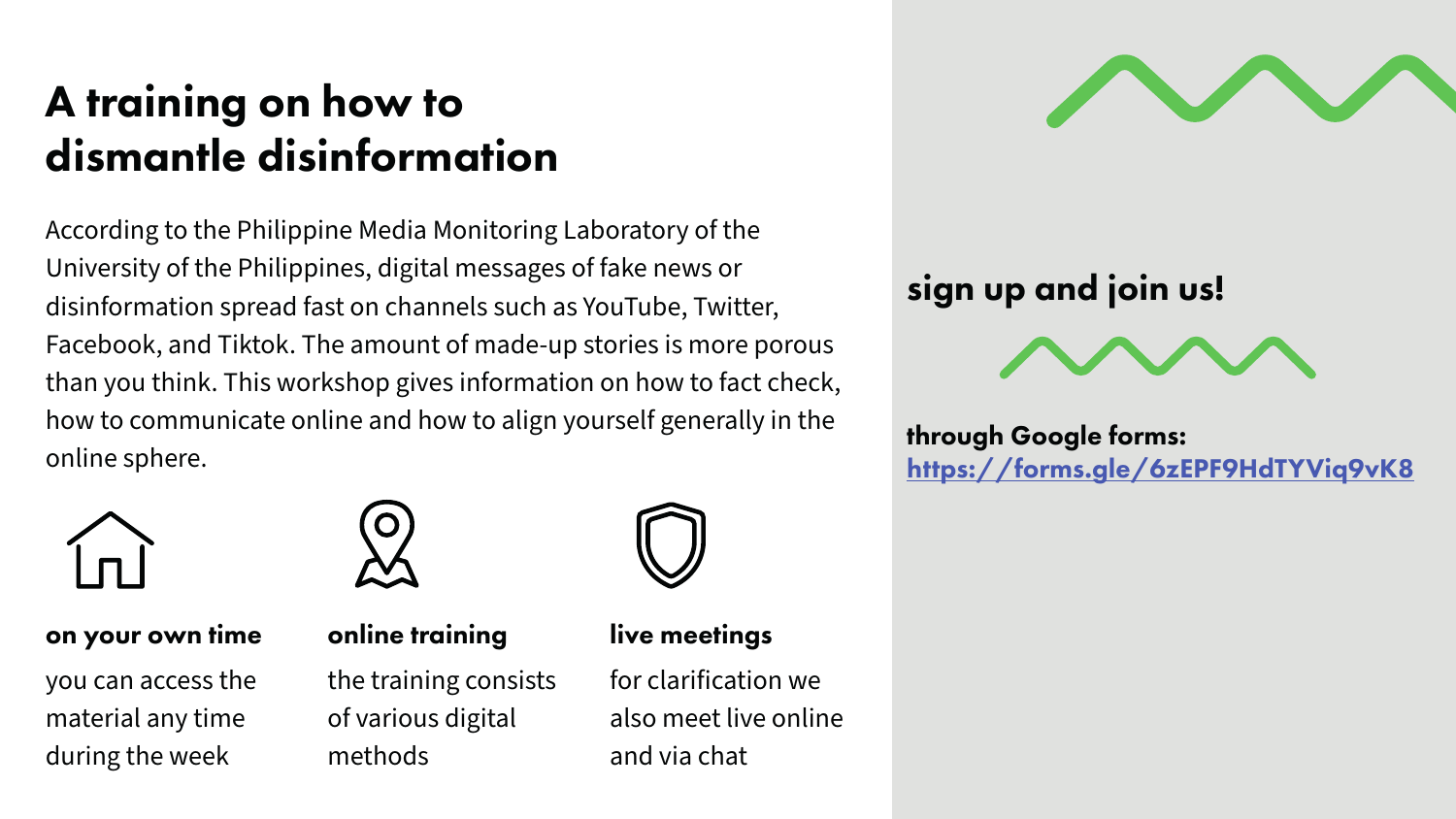Online spaces such as social media make up or even replace many of our daily social interactions. Posting something online is more than just a click, it influences your scope of information, your mindset. Even if the information is true it triggers emotions.

With the advanced technology today, social media spaces have been used for political campaigns. The Philippines is known as the "social media capitol of the world", an internet user spends more than ten hours online and almost half of it on social media. During the 2016 and 2022 elections social media spaces have been 'weaponised' for particular candidates, it can still be infiltrated and nudged in certain ways by political interlopers.

This requires deliberate and conscious action from users. The porousness of digital communities can be exploited by deliberately entering networks, blending in with that ecosystem, and then providing comment and content to raise doubts or circulate fake news. The goal is not necessarily conversion, but rather, to plant facts and 'seeds of doubt' that may open up critical thinking towards a more informed choice.

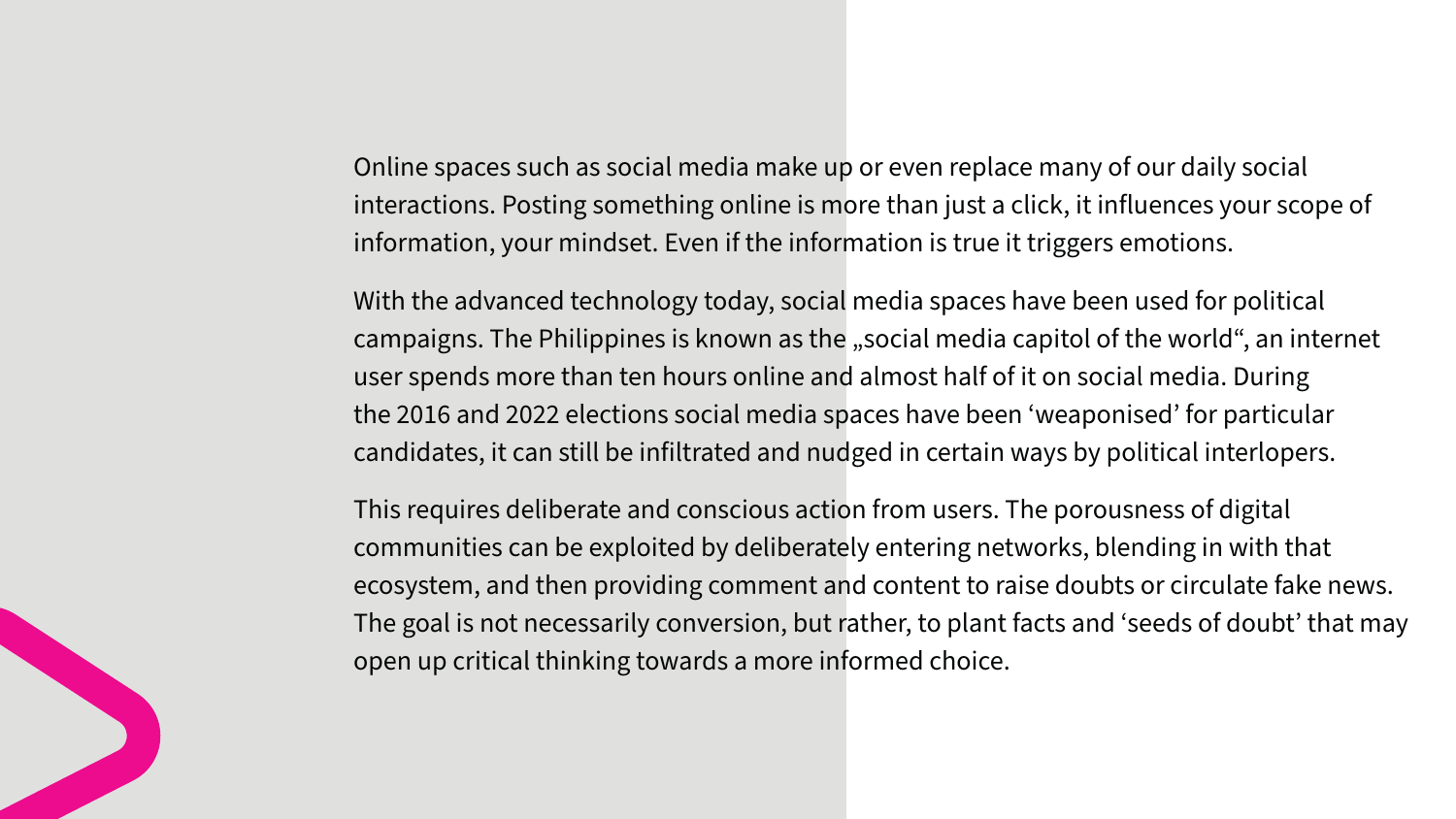DAKILA envisions a nation of heroes. Its mission is to build a movement that inspires heroism and nobility of thought and action to effect social transformation by collectively providing creative avenues to awaken the individual, dismantle apathy and unleash their inner hero.

DAKILA (nobility) - Philippine Collective for Modern Heroism is a group of artists, students and individuals committed to advocating social consciousness formation among both their industry peers and their immediate audiences. will be guiding us through the content.

The three goals of DAKILA are awareness, education, and involvement - to make the public aware of crucial concerns affecting society, to educate both the audience and, more importantly, themselves about pressing social concerns, which should effectively inform the methods of creative expression and to be consistently and dynamically involved in activities geared toward achieving the common good.



#### Dakila

Dakila online

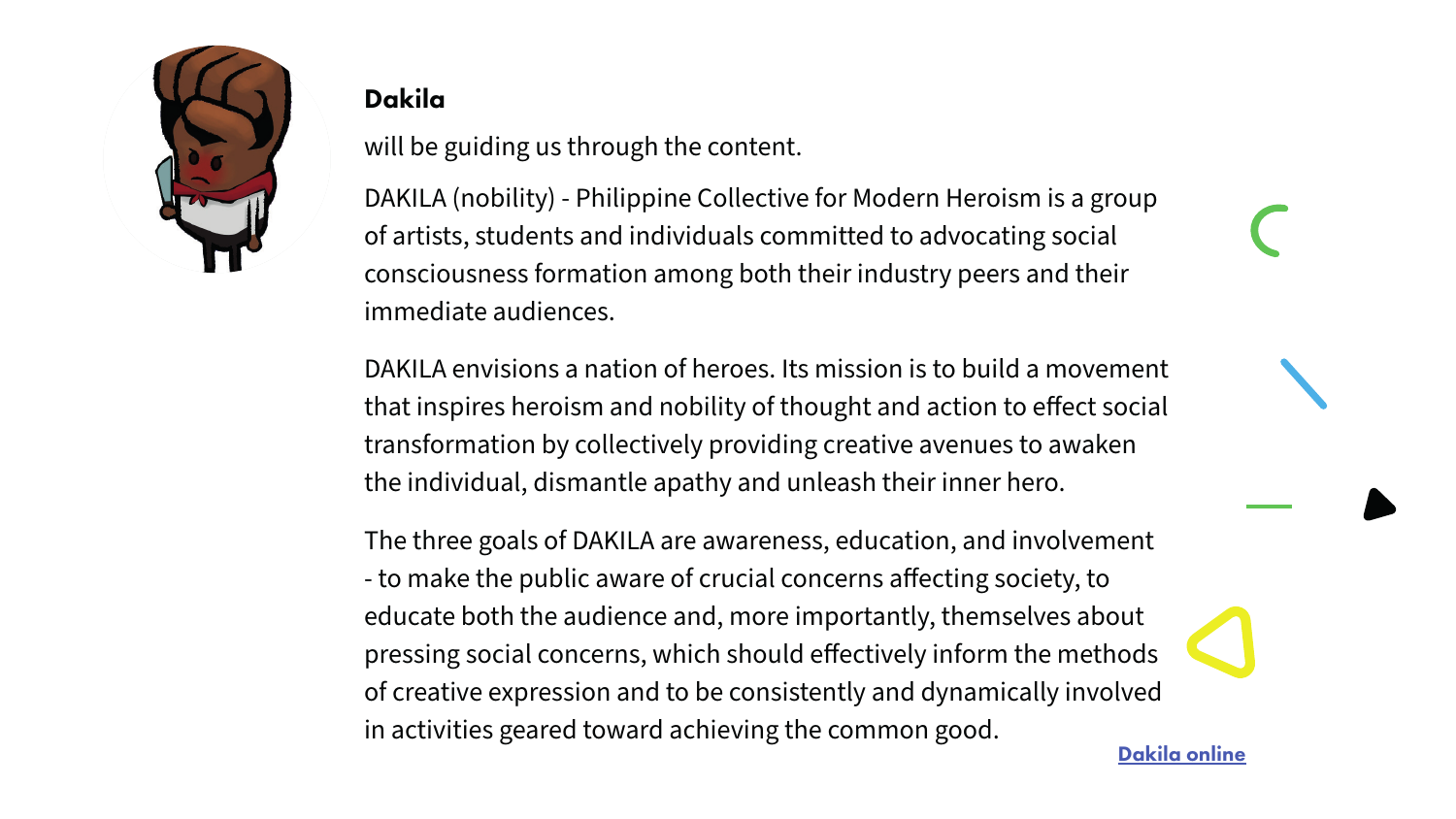### philippinenbüro e.V.

(co-organizer)

philippinenbureau is an independent, sociopolitical information center. Our task is to inform about socio-political and developmental issues and provide background information on current topics int he Philippines. Aside from informational and educational work on current issues we conciliate and connect to civil society actors in the Philippines.



#### Philnetz e.V.

(organizer)

PHILNETZ - Philippine Diaspora Network for Integration and Development Cooperation - is a registered association in Germany. It supports the networking of Philippine associations, promotes and holds projects in the areas of culture, education and capacity building and supports developmental projects in the Philippines and in Germany. It has collaborated with developmental organizations and diaspora communities in both countries in the past ten years.

#### philippinenbüro online Philnetz online



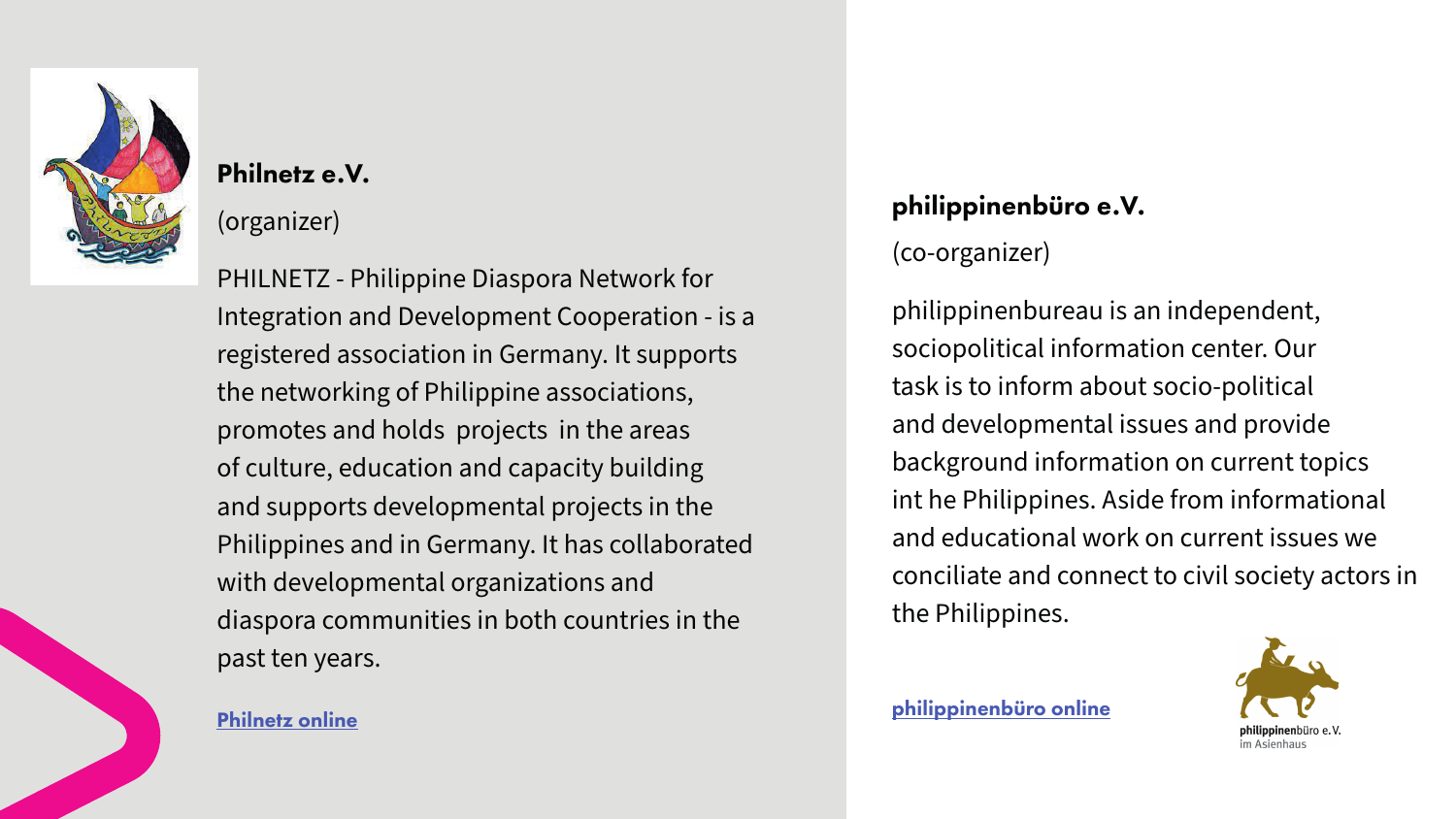# timeline for the training

*everything will be accessible online and in english for a whole week*

#### 1st Workshop online (live)

June 25, 4 PM CET for an introduction to the topics



#### learning tool kit

work on your own time with the online material

#### work book, info videos and chats

how to handle disinformation, exchange about social media engagement, online community building

#### 2nd Workshop live (online)

July 2nd, 4 PM CET for clarifications and discussions